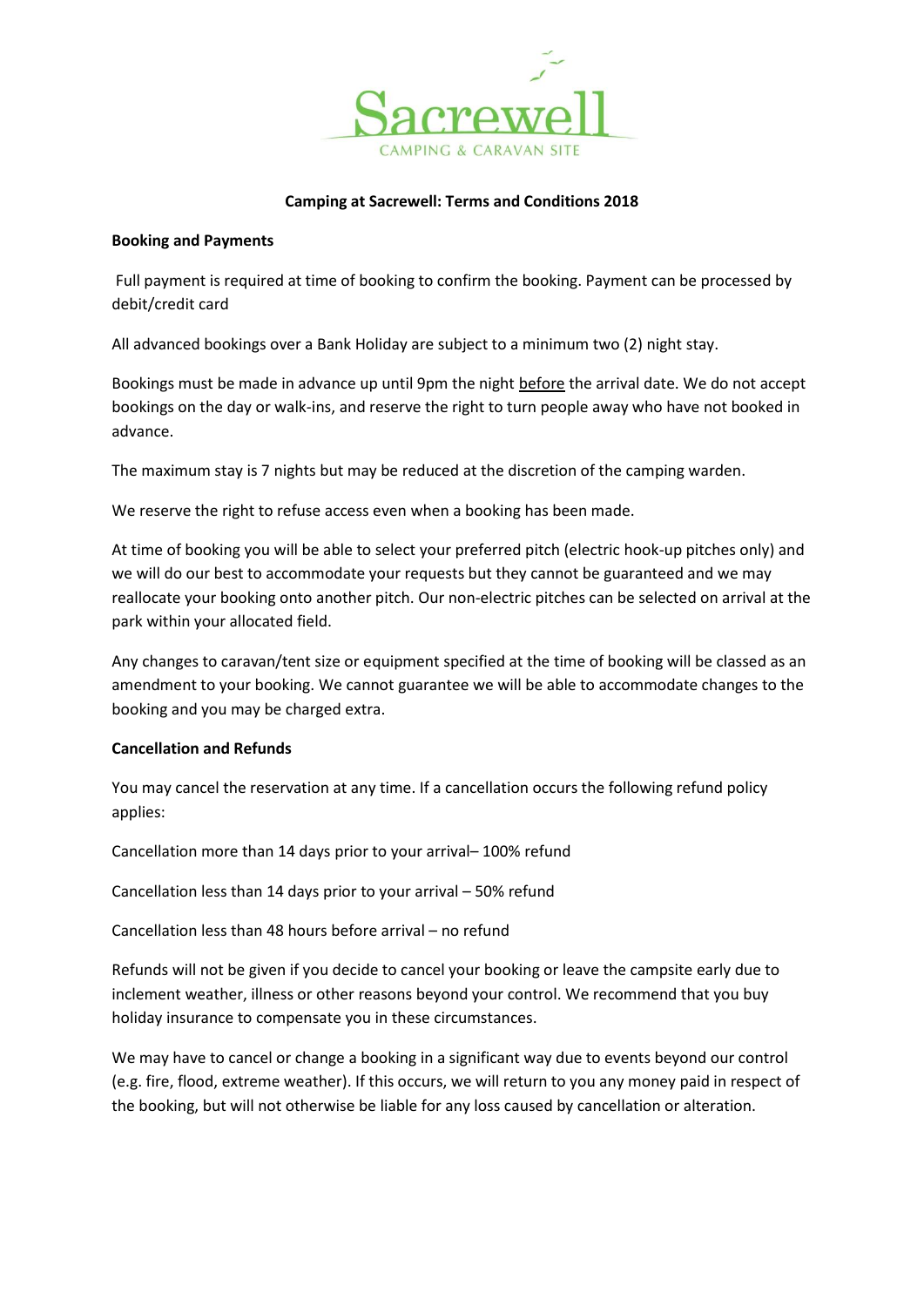

#### **Arrival and Departure**

Adherence to the advertised arrival and departure time's forms part of the Agreement and stay that extends beyond this period will be subject to a charge. Extending your stay depends on pitch availability and may not be possible.

No arrivals before 1pm . Please vacate your pitch by 12:00 on the day of departure.

# **Your obligations**

When pitching, on arrival on site, please ensure that your tent/caravan is six metres (about seven large paces) away from adjacent accommodation.

Maximum size of gazebos and pup tents allowed is 2m x 2m and these must fit within your pitch.

Breakages and damages must be reported as soon as is reasonably possible and we may charge you for any camping pitch, facility or site amenity destroyed or damaged.

You must not use the camping pitch for any dangerous, offensive, noisy, illegal or immoral activities or carry on any act that may be a nuisance or annoyance to us or any neighbours.

You must comply with any general regulations relating to our campsite. A summary of these will be found in Reception and in your booking confirmation email.

Barbecues are permitted, provided they are raised off the ground and attended by an adult at all times.

For fire safety, cooking inside tents is NOT permitted and can be lethal due to carbon monoxide poisoning.

Generators and camp fires are not allowed.

Bins are located at the back of the Playbarn - please separate your glass and recyclable waste from general waste and use the appropriate bins. Please don't use the bins in the café or the toilet block for large amounts of rubbish.

Please wash your dishes in the designated areas.

Please leave toilet and shower blocks as you would expect to find them.

Please do not climb gates, fences or trees.

Access to Sacrewell Farm and Country Centre is via Reception only, strictly no admittance via gateways or over fences.

Well-behaved dogs are welcome but please make sure they are kept on a lead and you are responsible for any mess, which should be cleared up and disposed of immediately. We reserve the right to levy a fine of £50 if you are seen to not clear up after your dog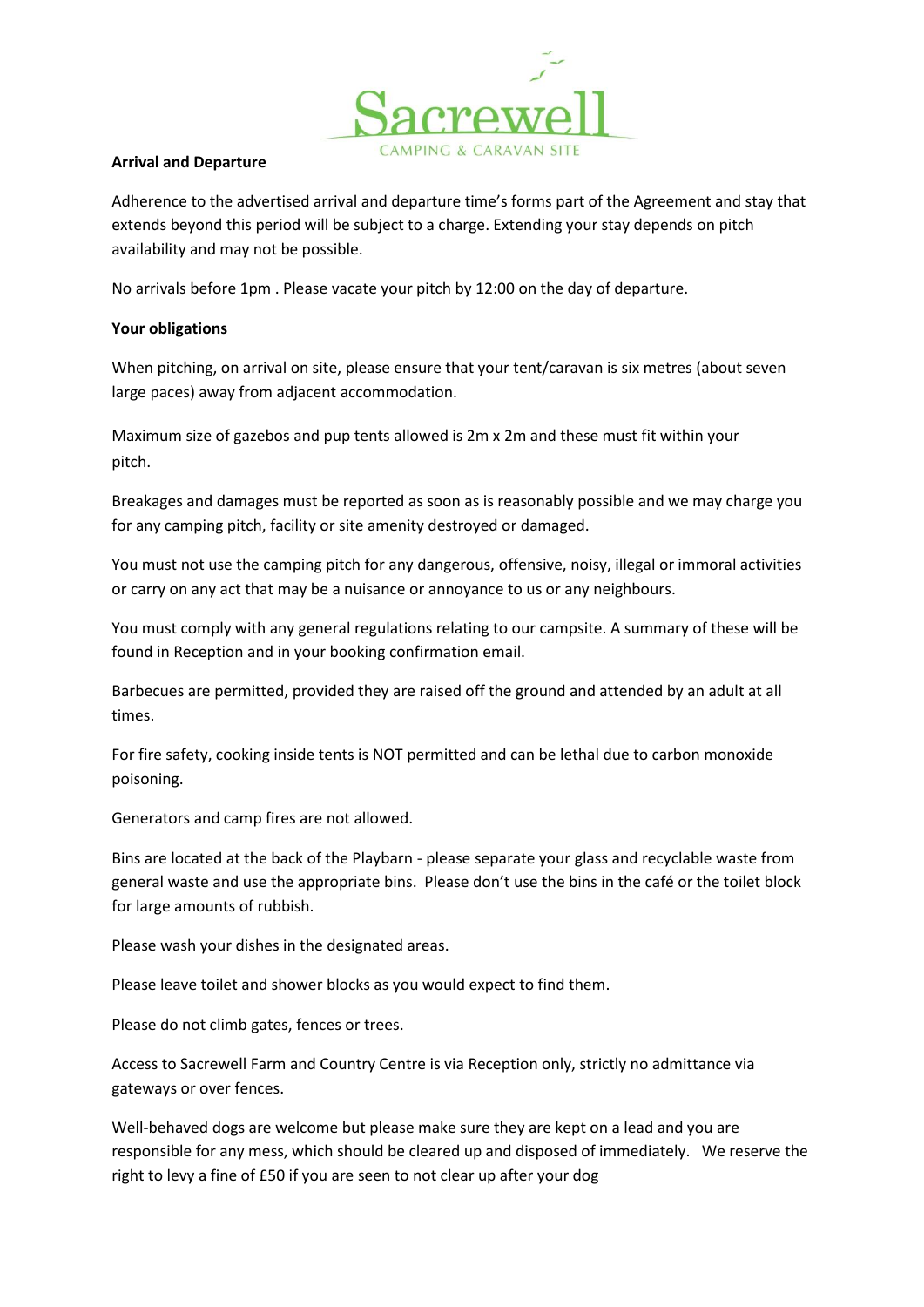

# **Noise Policy**

Sacrewell is a relaxed family campsite, so do consider your fellow campers (especially those with children) and keep noise to a minimum after 9pm. We the reserve the right to ask guests making excessive noise after this time to leave – no refund will be given

## **Right to evict**

We reserve the right to ask any camper/s who present a danger, menace or disturbance to other campers including excessive noise and failure to adhere to campsite regulations to leave without a refund.

## **Unattended Children**

Children under 16 **must be accompanied by an adult over the age of 16** on the campsite and when visiting the farm. This includes the play area, the Playbarn, the watermill, the café and gift shop. The safety and wellbeing of children remains the responsibility of the parents or legal guardians at all times. Any child that does not have an adult with them will be returned to the parents or legal guardians immediately.

## **Site closure**

In extreme circumstances the site may be closed by the Manager on duty and your pitch will therefore need to be vacated to comply with our Health and Safety procedures. In this instance a full refund for the remainder of your stay will be offered. We will accept no responsibility for finding alternative accommodation and exclude any liability for any cost incurred by you in relation to the alternative accommodation.

Extreme circumstances include but are not limited to:

- A red Meteorological Office Severe Weather Warning for the area of the site or any unpredicted severe weather events
- A health risk to our animals or the public (please note our site is a working farm)
- In the event we have to alter or withdraw any of our facilities/amenities to comply with Health and safety regulations, drought orders, excessive rainfall, etc.

# **Group Bookings – we reserve the right to decline a booking and request a retainer.**

Our site is a family campsite and is not suitable for stag, hen or birthday parties. We ask campers to keep noise to a minimum after 9pm (see our noise policy).

Groups will be asked to supply a retainer. This will be refunded post departure - any damage / refunds given to other campers following complaints about the Group will be deducted from the retainer prior to any refund.